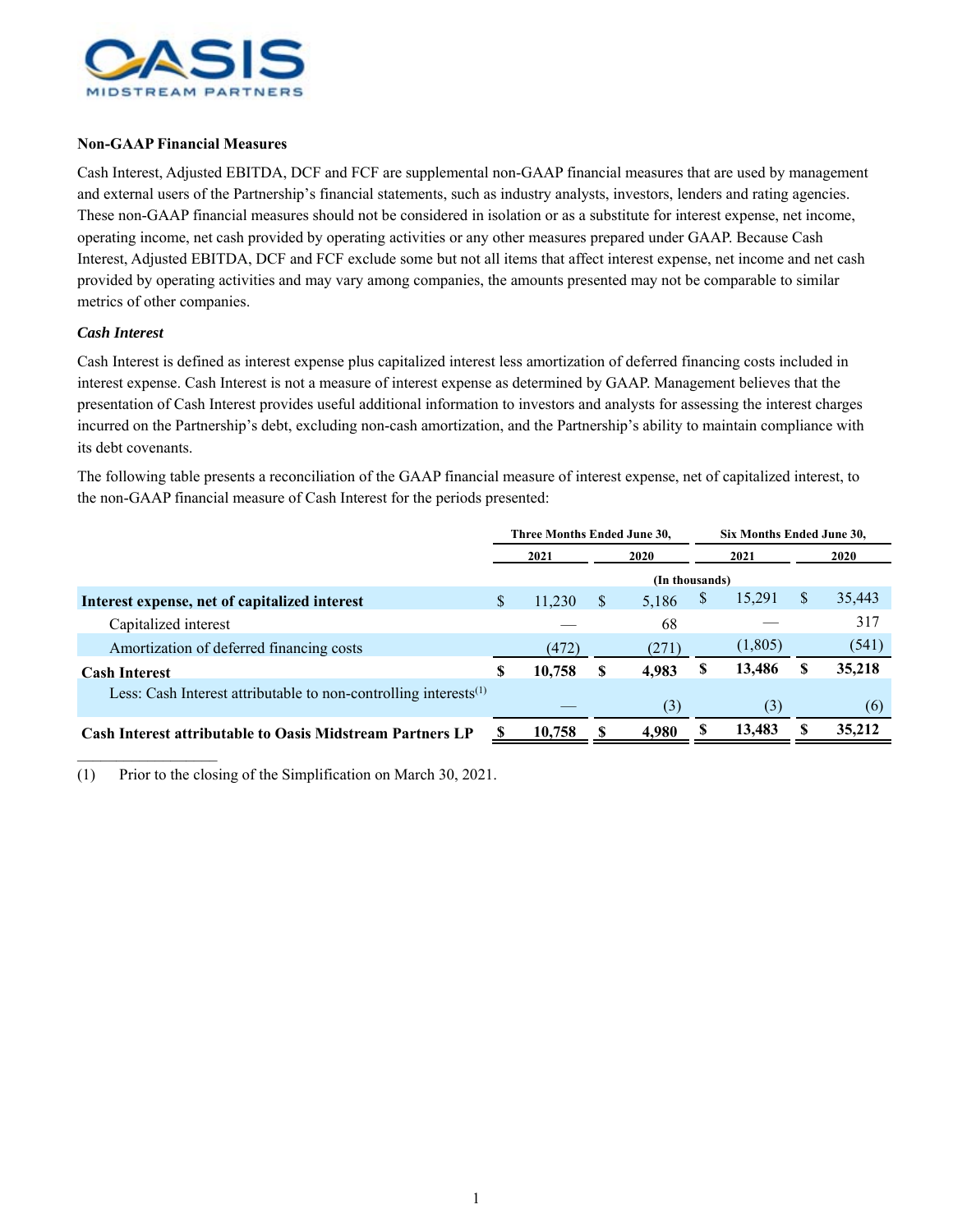

## *Adjusted EBITDA*

Adjusted EBITDA is a supplemental non-GAAP financial measure that is used by management and external users of the Partnership's financial statements, such as industry analysts, investors, lenders and rating agencies. The Partnership defines Adjusted EBITDA as earnings before interest expense (net of capitalized interest), income taxes, depreciation, amortization, equity-based compensation expenses and other similar non-cash adjustments. Adjusted EBITDA should not be considered an alternative to net income, net cash provided by operating activities or any other measure of financial performance or liquidity presented in accordance with GAAP. Management believes that the presentation of Adjusted EBITDA provides information useful to investors and analysts for assessing the Partnership's results of operations, financial performance and its ability to generate cash from its business operations without regard to its financing methods or capital structure, coupled with the Partnership's ability to maintain compliance with its debt covenants. The GAAP measures most directly comparable to Adjusted EBITDA are net income (loss) and net cash provided by (used in) operating activities.

## *Distributable Cash Flow ("DCF") and Free Cash Flow ("FCF")*

DCF and FCF are supplemental non-GAAP financial measures that are used by management and external users of the Partnership's financial statements, such as industry analysts, investors, lenders and rating agencies. The Partnership defines DCF as Adjusted EBITDA attributable to the Partnership less Cash Interest attributable to the Partnership and maintenance capital expenditures attributable to the Partnership. The Partnership defines FCF as DCF less expansion capital expenditures attributable to the Partnership and unitholder distributions. DCF and FCF should not be considered alternatives to net income, net cash provided by operating activities or any other measure of financial performance or liquidity presented in accordance with GAAP. Management believes that the presentation of DCF and FCF provide information useful to investors and analysts for assessing the Partnership's results of operations, financial performance and ability to generate cash from its business operations without regard to its financing methods or capital structure, coupled with the Partnerships ability to make distributions to its unitholders. The GAAP measures most directly comparable to DCF and FCF are net income (loss) and net cash provided by (used in) operating activities.

The following table presents reconciliations of the GAAP financial measures of net income (loss) and net cash provided by operating activities to the non-GAAP financial measures of Adjusted EBITDA, DCF and FCF for the periods presented:

|                                                                       |                                                                                 | Three Months Ended June 30, |                |              |                | Six Months Ended June 30, |         |     |          |  |
|-----------------------------------------------------------------------|---------------------------------------------------------------------------------|-----------------------------|----------------|--------------|----------------|---------------------------|---------|-----|----------|--|
|                                                                       |                                                                                 | 2021                        |                | 2020         |                | 2021                      |         |     | 2020     |  |
|                                                                       |                                                                                 |                             |                |              | (In thousands) |                           |         |     |          |  |
|                                                                       | Net income (loss)                                                               | \$                          | 35,154         | $\mathbb{S}$ | 22,670         | $\mathbf{\$}$             | 78,080  | \$. | (46,689) |  |
|                                                                       | Depreciation and amortization                                                   |                             | 9,416          |              | 11,881         |                           | 18,401  |     | 22,078   |  |
|                                                                       | Impairment                                                                      |                             | $\overline{2}$ |              | 216            |                           | 2       |     | 101,983  |  |
|                                                                       | Equity-based compensation expenses                                              |                             | 16             |              | 67             |                           | 503     |     | 133      |  |
|                                                                       | Interest expense, net of capitalized interest                                   |                             | 11,230         |              | 5,186          |                           | 15,291  |     | 35,443   |  |
| <b>Adjusted EBITDA</b>                                                |                                                                                 | S                           | 55,818         | S.           | 40,020         | S                         | 112,277 | S   | 112,948  |  |
|                                                                       | Less: Adjusted EBITDA attributable to non-controlling<br>interests $(1)$        |                             |                |              | 14,208         |                           | 20,572  |     | 40,746   |  |
| <b>Adjusted EBITDA attributable to Oasis Midstream Partners</b><br>LP |                                                                                 | S                           | 55,818         | S            | 25,812         | S                         | 91,705  | S   | 72,202   |  |
|                                                                       | Cash interest attributable to Oasis Midstream Partners LP                       |                             | 10,758         |              | 4,980          |                           | 13,483  |     | 35,212   |  |
|                                                                       | Maintenance capital expenditures attributable to Oasis<br>Midstream Partners LP |                             | 2,109          |              | 460            |                           | 2,283   |     | 1,893    |  |